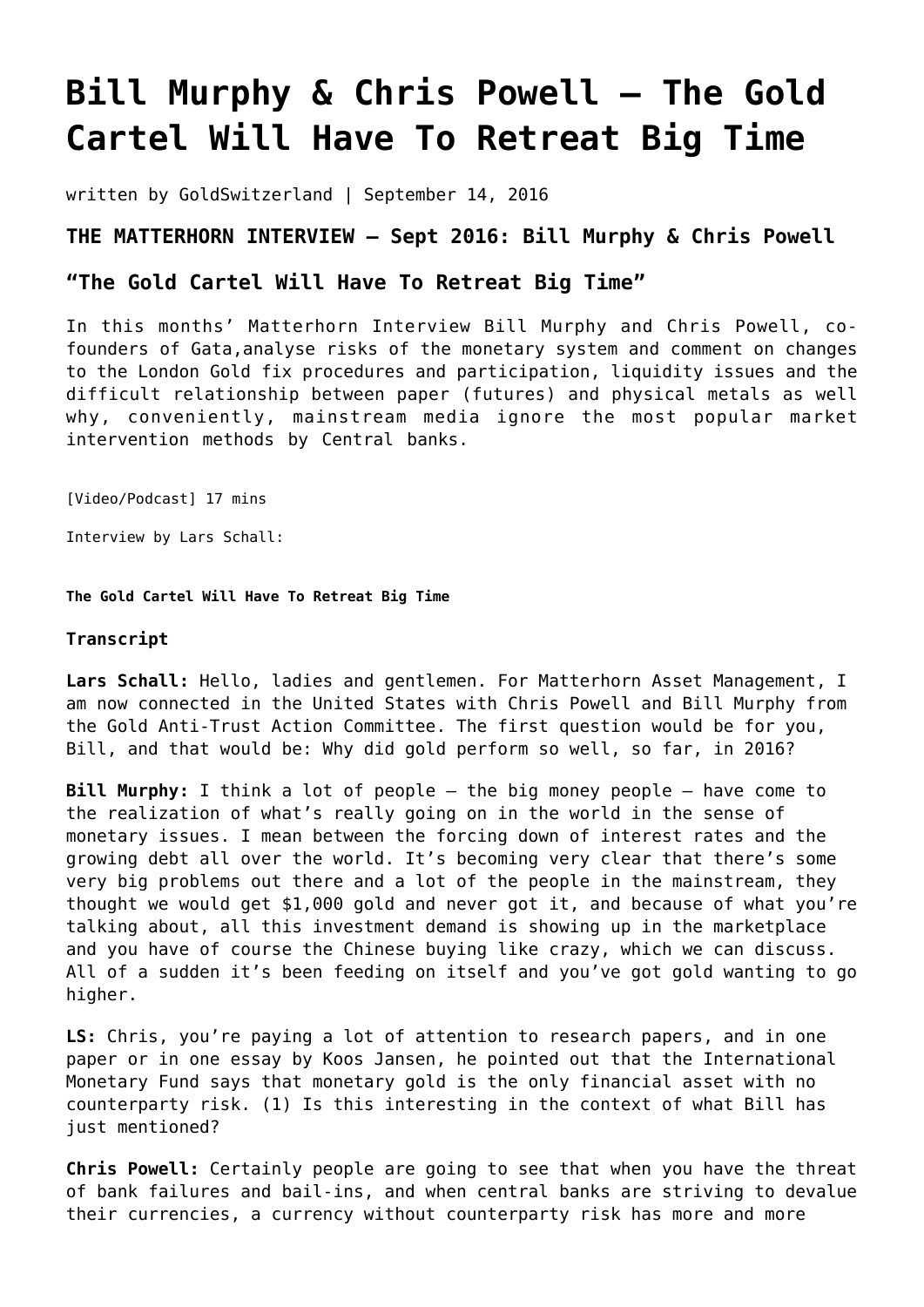virtue every day. I'm sure that's partly why people are buying more of it but we can't really know why gold is going up or down at any particular moment unless we also know what central banks are doing in the market. Central banks are the primary participants in the gold market. The director of market operations for the Banque de France, Alexandre Gautier, told the London Bullion Market Association three years ago that his bank is trading gold for its own account and the accounts of other central banks "nearly on a daily basis." We know from the annual reports of the Bank for International Settlements that it is trading gold and gold derivatives for its client central banks constantly. So unless we really know the degree and objectives of that trading, we only know partly why gold may be going up or down. We may figure that there are more macroeconomic reasons for ordinary investors and institutions to hold gold but that in itself may not be enough as central bank policy is very much involved with the gold price.

**LS:** Yes, but if we talk about supply and demand dynamics as a classical reason, why something goes up or down in value, Bill, is the demand much higher or becoming much higher than the supply of gold?

**BM:** As Chris said, the real key is what the central banks are feeding into the market and that's where GATA got started years ago in understanding what they are doing to supply the market with that physical supply. In the last few years they have been able to supply enough to keep the price under pressure. Look at the Chinese demand — only a year or two ago it didn't seem to mean too much at all because they would counter it by taking whatever supply or wherever they could get to feed into the marketplace, but I think, regarding what you were saying earlier, that it's becoming so apparent that there are some big problems out there, that the really biggest money in the world wants to own gold. Of course that includes more of the Chinese also and so you've got this demand from people who have not been involved as much in the past and are stepping up to the plate and they've been pretty vocal about it. I think the reasons for gold and silver to go up are so obvious that it's just starting to feed on itself. As I said, one of the keys is the zero or low interest rates and then with all this debt that's being created all over the place, what's it leading to? I think the big money has concluded it's leading to things that are going to create a lot of problems and gold is going to be the go-to investment along with silver.

**LS:** Yes. You're pretty confident when it comes to silver. Why so?

**BM:** It's a long story. I know we don't have that much time but basically the smartest guys I know, supply-and-demand-wise, David Morgan and Eric Sprott, have not been able to figure out where they're getting the supply from to keep the price so low. It's ridiculous at below \$20 an ounce and I think it's caused a situation where JPMorgan and the rest of the gold cartel shorts have done whatever they could to find whatever supply to feed into the market and that's running out. It was tell-tale the way silver traded at the beginning of the year — all awkward stuff. I can't get into it all but like the silver fix was about \$14 one day in January. It dropped to \$13.58 for no reason on the fix, then right back above \$14. It has traded very disjointedly. You've had the open interest explode to all-time highs, some 15 percent below the old all-time high. Some big money is understanding it and very quietly buying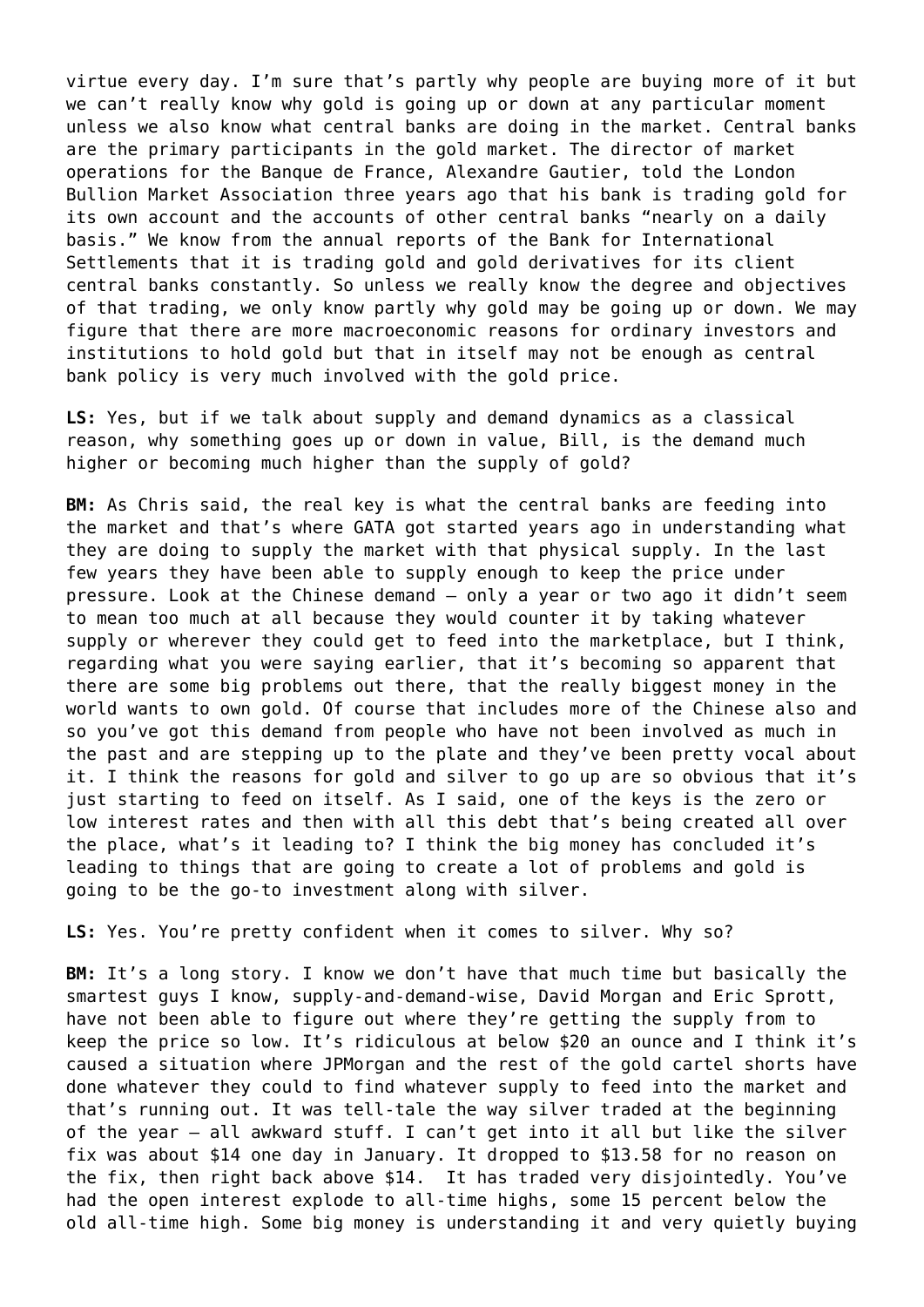up the futures contracts and the physical supply, and since we've noticed this, the price has gone from basically \$15 to \$20.5 and now it's trying to get back above \$20. I think that once we get above \$21, it's going to identify or signify a loss of control by JPMorgan. If I'm correct, and we'll find out, the upside action in the silver market is going to be extremely volatile when that occurs and a lot of the upside move will be unprecedented in terms of the way the silver price goes up.

I think the silver market is going to get very exciting because basically it's the gold cartel's kryptonite, which is a phrase coined by a fellow named James McShirley, who spoke at our conferences and is an expert in the futures industry. In other words, it means that silver, to the gold cartel, that's their Achilles' heel in the sense that when they lose control of that and run out of enough silver, it's going to be the gradual ending of the gold price oppression scheme. It doesn't have to end but they're going to have to retreat big-time and you're going to see the price of both gold and silver explode.

**LS:** Yes, and do you think that silver has the potential to outperform gold?

**BM:** Yes. I mean the gold/silver ratio is about 67/1 or so and there's no reason that can't get back down to 20 or 30, and because of what they've had to do, JPMorgan could have to go through all the physical supply of silver to keep the price this low for this long, and it's going to really overshoot on the upside to compensate for what has been done here. It's sort of like Newton's Law — for every action, an equal and opposite reaction.

**LS:** Chris, as I've mentioned, you take notice of scientific papers, and there was one scientific paper recently that vindicated GATA. (2) Please tell us about this.

**CP:** There's a professor of accounting and finance at the University of Western Australia, Dirk Baur, who rewrote this year a paper he had written I think last year about gold market manipulation. He incorporated the gold swaps and leases that central banks have been undertaking in recent years and he concluded that the gold swaps and leases were now the main mechanisms by which central banks were manipulating the gold market and suppressing the gold price. I took this as vindication for GATA — first that the gold price is manipulated by central banks and that central banks are doing this through gold leasing and gold swapping as we have been documenting. Now this is a respected academic in Australia and I don't expect the mainstream financial news organizations to take much note of this or anything that inconveniences the central banks, but this is academic support for GATA's work.

**LS:** Now you say that mainstream financial media outlets have some difficulties in reporting on gold suppression efforts undertaken by central banks, but is this also true when it comes to private commercial banks like Deutsche Bank?

**CP:** Well, not so much. The ordinary commercial banks, they can be reported on critically especially when they settle complaints of misconduct by government regulatory agencies or when they are sued by investors. Deutsche Bank, of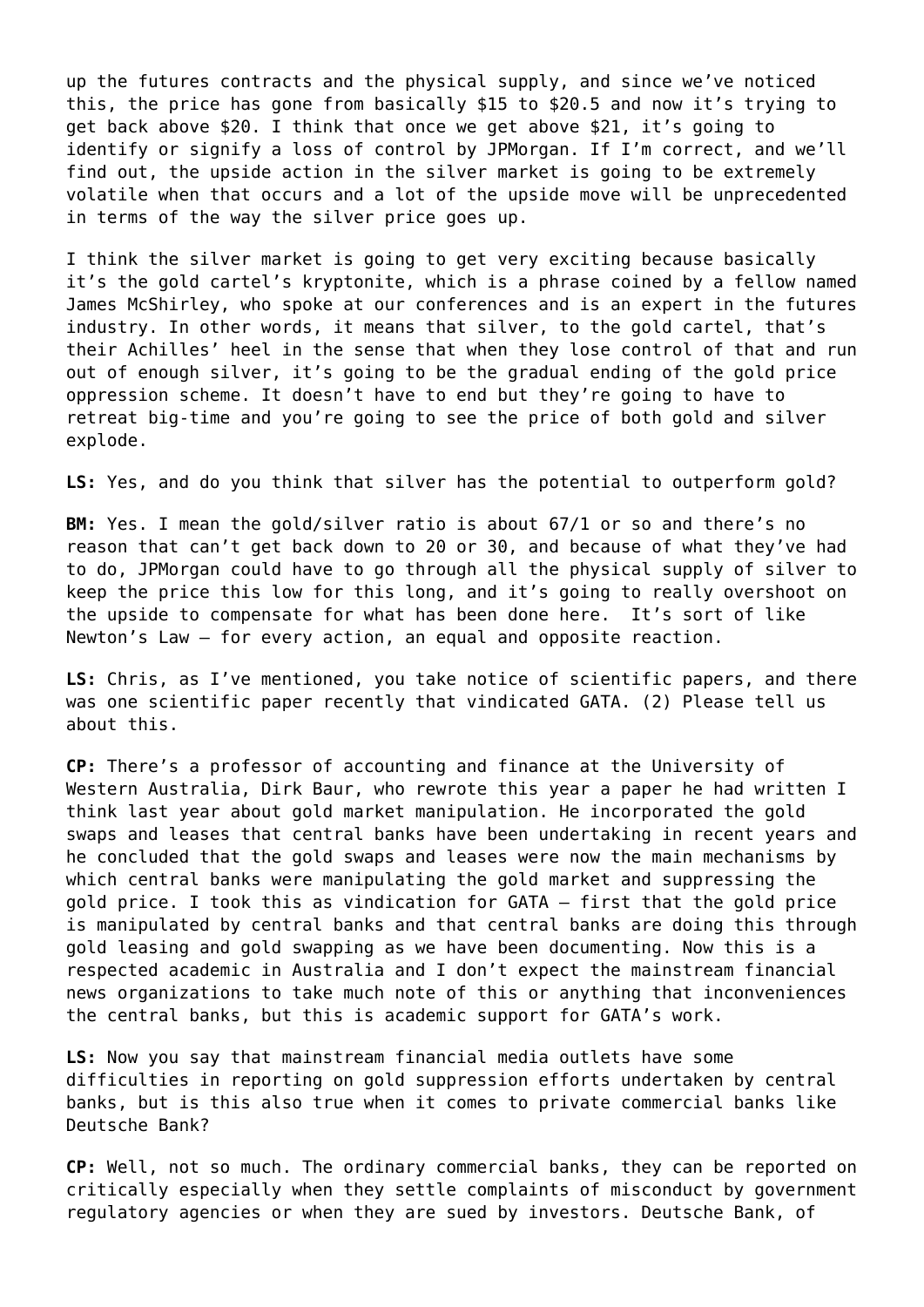course, has been sued in the class-action lawsuit in the United States over gold and silver market rigging and reportedly has acknowledged rigging the gold and silver markets in collusion with the other defendants and reportedly has agreed to cooperate with the class-action lawsuit. We don't have this directly from Deutsche Bank itself. We have this only from the plaintiff's lawyers, but Deutsche Bank has not contradicted what the plaintiff's lawyers have announced, so I'm sure that it's true to some extent. The question is whether this class-action lawsuit will ever be fully authorized by the court to proceed, whether it will go into settlement negotiations. We don't really know. This could take a long time.

**LS:** Meanwhile, the gold market in London undergoes some changes. Bill, are these changes that you can believe in?

**BM:** Well, what does it mean really? It's all about obfuscation. They never get to the real deal. We talked earlier about how there's no free press about whatever's really going on in the gold market. I think that the tale of the London situation was the Rothschild's, who have been in the gold fix business for hundreds of years and got out in 2004 because they knew. They think bigpicture. They know what is coming down the road and this thing sort of blowing up. It's going to be a mess, and there's all kinds of issues that have to do with unallocated accounts and so on, and it's just a matter of time. So whether it's JPMorgan and HSBC and Goldman going back and forth, they're all the same crowd.

**LS:** Yes, but would you say that N.M. Rothschild withdrawing from the gold fix shows that they are smart people?

**BM:** Absolutely (laughing). They didn't get their reputation for no reason and they know what's coming down the road. We talked about this years ago and sure enough, it's starting to get messy and this is just the beginning.

**LS:** Now, you've mentioned that China buys gold big-time, and what is your comment on this as far as GATA is concerned? I think you are watching this with some special view.

**BM:** In my own report to our sources, we reported that China was buying gold at the beginning of the decade for five years before any of this buying was accounted for by the mainstream gold world. We said China is buying through different sources and all of a sudden they announce they've bought 500 tonnes, so they've been on this gold case for a long time. Nobody knows really how much they have but they know what's coming down the road too and they've been gearing up for it and of course they think longer-term than we do in the West, and all of a sudden it's going to be stunning how much gold they own. We know they are the major producer now and when gold becomes the cornerstone of the monetary system again — more important because other currencies are in such trouble — they're going to be king of the hill.

**LS:** Now, you said that gold will take center stage at one point. Chris, is GATA a supporter, an advocate of the gold standard?

**CP:** No. Our position is that we want central banks completely out of the gold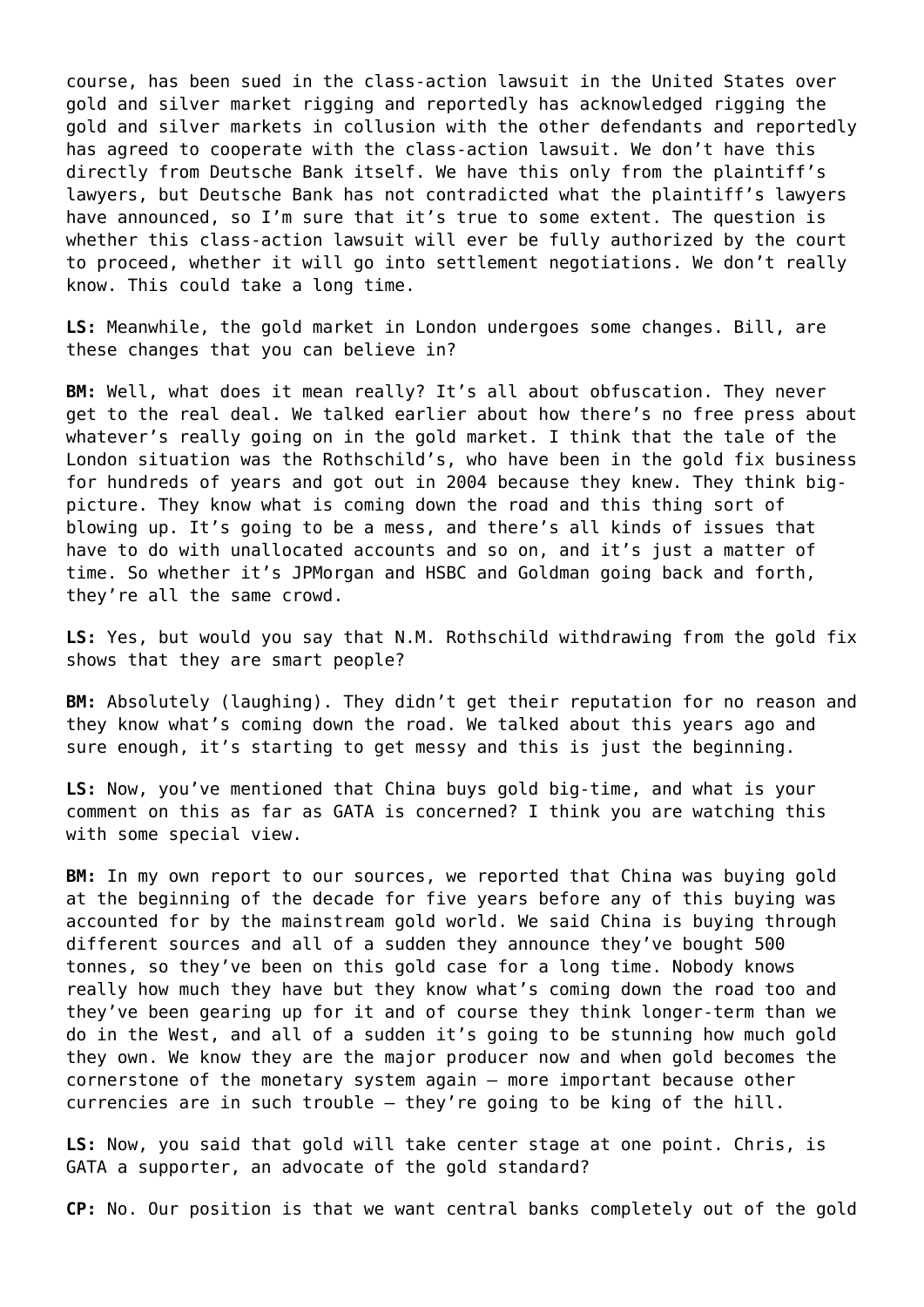market. We want any trading they do in gold to be completely transparent. Of course the problem, if you take the position we do, is that if central banks ever get out of the gold market and the gold market trades freely, the world very quickly will return to gold because gold's price will no longer be suppressed by government and gold will be seen as the superior currency. I think if you are an advocate of the gold standard, you will get the gold standard by default if central banks get out of the market and just stop manipulating it because if gold is ever allowed to trade freely, the gold price will go way up and the world will return to gold by itself.

LS: So in order to have a gold standard, you don't have to have an institutionalized gold standard?

**CP:** I think you just have to get governments out of the gold market.

**LS:** OK. Last question for both of you. Are the best days for gold yet to come?

**CP:** (Laughing) The whole history of mankind has been what they call the ascent of man. If you believe as GATA believes in free and transparent markets, limited and accountable government, democracy, and individual liberty, then gold will have a very big place in achieving those things. We will return to free and transparent markets and people will have a choice in currencies. I think they will resort to gold when government currencies are managed irresponsibly and, yes, then gold's best days are ahead along with the best days for liberty and freedom and democratic accountable government.

I'd like to believe in the ascent of man even now.

On the other hand, George Orwell wrote in "1984" that if wanted to know the future, just imagine a boot stomping on a human face — forever. So that's another view of the future. I really don't know which future we're going to end up with. I know which side we're working for.

**LS:** Yes. OK, Bill, what do you see in the crystal ball?

**BM:** Well, of course GATA's point is that the price of gold has been artificially suppressed, as Chris said, by this gold cartel, by the central banks, and so on, and they're gradually losing control of this thing because of physical supply. It's a matter of this thing becoming a pressure cooker and blowing up and all of a sudden the worst nightmare of the establishment and this gold cartel is gold exploding because it's like a barometer or thermometer of how the financial world is, and gold going way up. We think about the headlines always. It's always negative for the markets and economy and so on. It's always bad news for the politicians and for the bankers, so they want to keep the price down. It's really simple, so when it goes up, it's bad, and I think that because of what they've done, keeping gold down way too low, it's going to explode. So for the people who talk about these bigger numbers  $-$  \$3,000, \$5,000, \$10,000  $-$  I mean they're coming. I think that will be a surprise to the investment world, so people who are buying now  $-$  this big money we were talking about earlier  $-$  I think they know what's coming and they're getting involved before the public finds out really what's